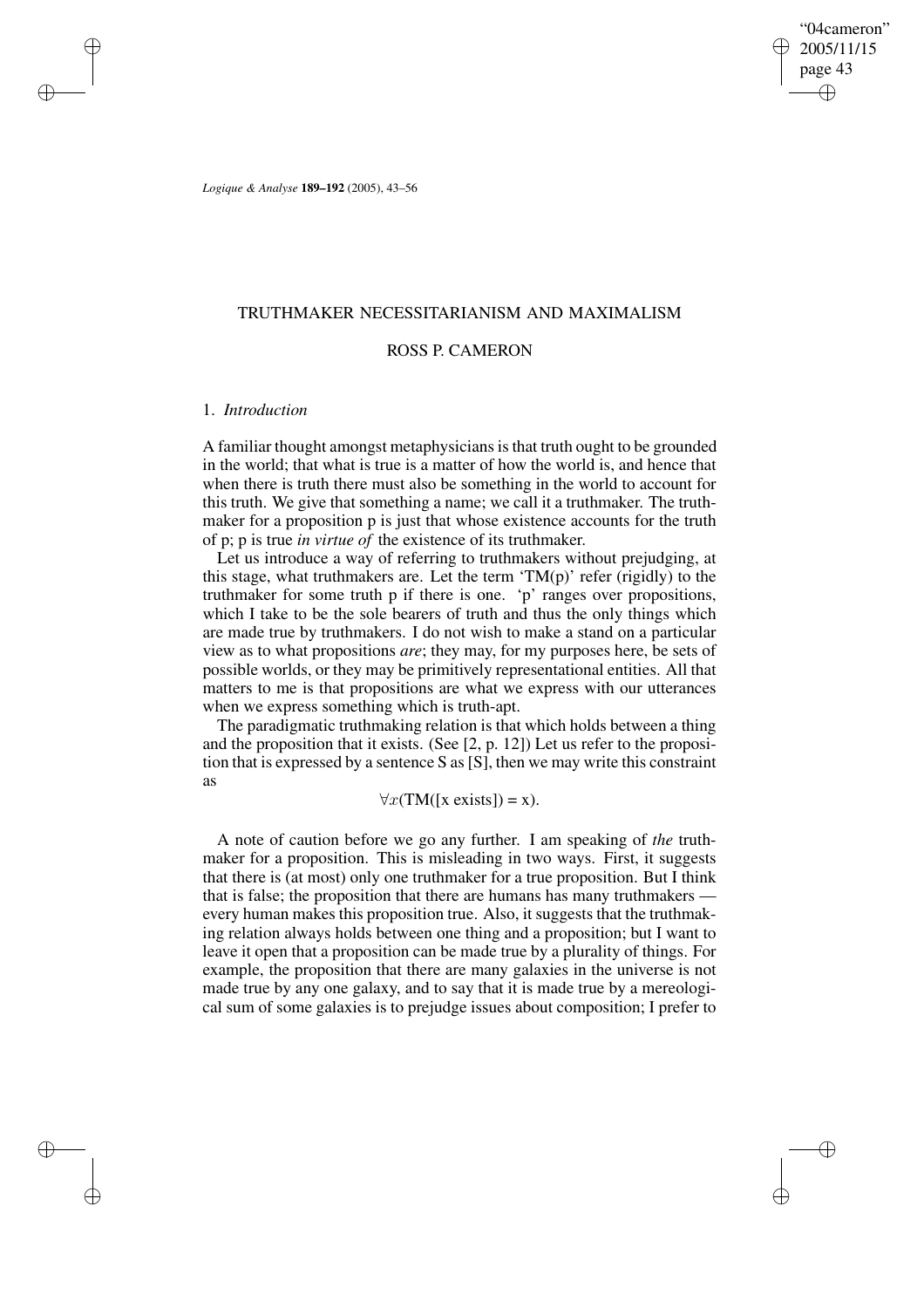"04cameron" 2005/11/15 page 44 ✐ ✐

✐

✐

#### 44 ROSS P. CAMERON

say that the proposition is made true by a *plurality* of galaxies. Nevertheless, I will continue, for simplicity, to speak of *the* truthmaker for a proposition; but this should not be taken too literally.

## 2. *Necessitarianism and Maximalism*

This paper focusses on two principles. The principle of truthmaker necessitarianism: that the existence of a truthmaker necessitates the truth of the proposition it makes true. In symbols

$$
\Box((TM(p) \text{ exists}) \rightarrow p).
$$

And the principle of truthmaker maximalism: that every truth has a truthmaker. In symbols

 $\forall p \exists y (y = TM(p))$ , where p ranges over propositions.

It is sometimes suggested that the relationship between a truthmaker and that which it makes true is entailment. John Fox for example says "[B]y a truthmaker for A, I mean something *whose very existence* entails A." [3, p. 189] But this can't be right. Entailment is a relation that holds, or fails to hold, between propositions. Entailment is necessary truth-preservation; p entails q if and only if p cannot be true and q false. Since only propositions are truth-apt, this only makes sense if p and q are propositions. Thus it makes no sense to speak of entailment holding or failing to hold between that which is not a proposition and something else; hence, since in general truthmakers are not propositions, the relation between a truthmaker and that which it makes true is not entailment. Propositions are *sometimes* truthmakers of course, if they exist at all; by the paradigmatic truthmaking relation the truthmaker for a claim that the proposition p exists is just the proposition p. But in general the truth-bearers are not the truthmakers.

The relationship between a truthmaker and that which it makes true is not entailment because it holds between the wrong kind of things. It is a crosscategorical link between something in the world and a proposition. (See [2, p. 12]) However, although the truthmaker does not entail the truth of the proposition it makes true, if truthmaker necessitarianism is true then the proposition that the truthmaker exists does. I.e.

$$
[TM(p) exists] \models p.
$$

That that followsfrom truthmaker necessitarianism is easily seen. Suppose that it is necessary that if the truthmaker for p exists then p is true. It is

✐

✐

✐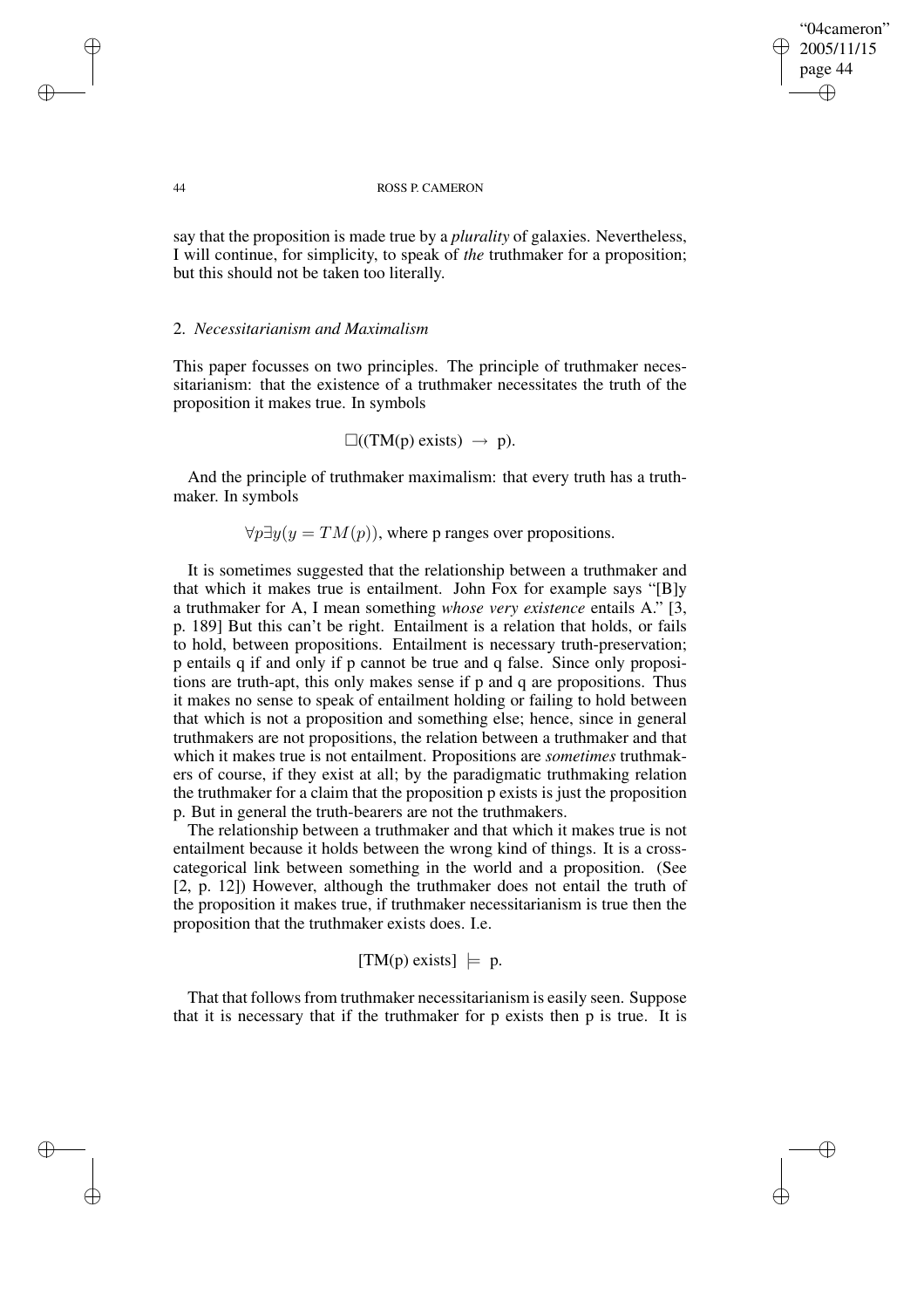necessary that if the proposition that the truthmaker for p exists is true then the truthmaker for p exists; hence (by the transitivity of strict implication) it is necessary that if the proposition that the truthmaker for p exists is true then p is true, which is just to say that the proposition that the truthmaker for p exists entails p.

Truthmaker necessitarianism is standard in the truthmaker literature, although it has its detractors.<sup>1</sup> I am going to join the detractors. I will argue that acceptance of truthmaker necessitarianism is bound up with acceptance of truthmaker maximalism. I will argue below that this latter doctrine should be abandonded, and with it truthmaker necessitarianism. But before I do, let us look at the consequences of retaining these two doctrines.

# 3. *Negative and 'that's all' facts*

✐

✐

✐

✐

Consider the truth that every cordate is a renate. What makes that true? If truthmaker necessitarianism is true then it cannot simply be the sum of each of the truthmakers for the claim of each particular cordate that it is a renate, for those things could exist even if there were something else which is a cordate but not a renate. The problem is that in general when there is a universal generalisation 'all Fs are  $G'$ , it could be that every actual F is  $G$  and yet there be some other thing, not one of the actual Fs, which is F but not G. What then can play the role of the truthmaker for universal generalisations? How, if truthmaker necessitarianism is true, are we to account for the truth of [every cordate is a renate]? There seem to be two options.

- (1) We admit negative entities into our ontology: The truthmaker for [every cordate is a renate] is the negative fact that there is no cordate which is not a renate, or the state of affairs that there are no cordates which are not renates, etc.
- (2) We admit higher-order entities: [Every cordate is a renate] is made true by the truthmaker for each particular cordate that it is a renate and the second-order fact that *that's all the cordates there are*, or the state of affairs that has as its component the state of affairs of each actual cordate being a renate, and says of that state of affairs that it leaves no cordate out.

I am discounting a possible third option, and that is to claim that the world itself is the truthmaker for universal generalisations. This is not an option for someone who thinks that every maximal de dicto possibility is a de re way the actual world might be, since it is a de dicto possibility that there is an F which is not a G, for some true universal generalistaion 'all Fs are

1 See [7, pp. 213–214], [4] and [5], [8].

"04cameron" 2005/11/15 page 45

✐

✐

✐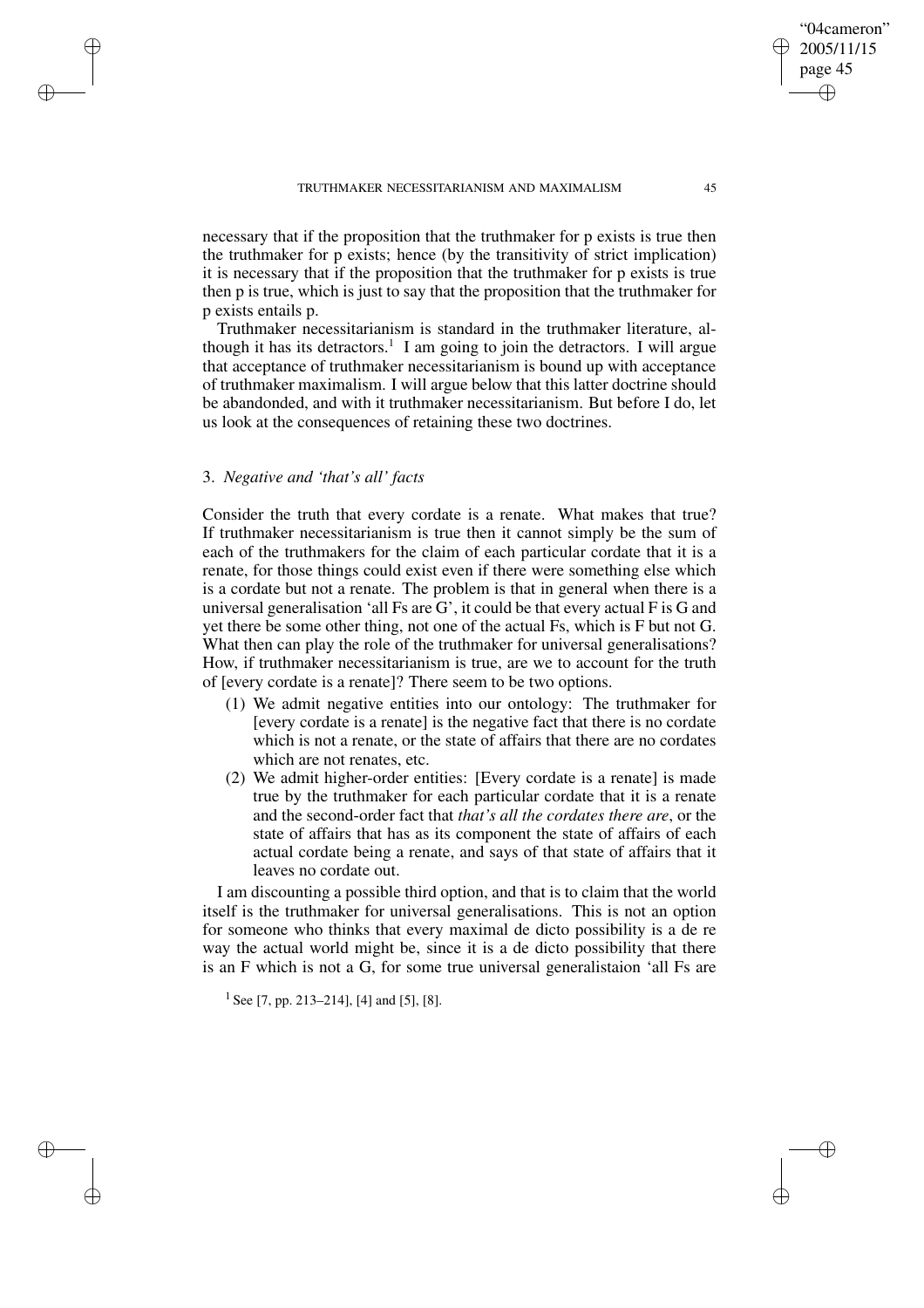"04cameron" 2005/11/15 page 46 ✐ ✐

✐

✐

#### 46 ROSS P. CAMERON

G'. But it is open to one to deny that the de re modal properties of the world match the de dicto possibilitites in that way. It is open to one to think that the world is essentially as it is; that is to say, every proposition that is true of the world is de re necessary of the world. In counterpart theoretic terms, the only counterpart of the actual world is itself. This does not entail that every truth is necessary. There are still other worlds at which some actual falsehoods are true; but they are not counterparts of the actual world. In that case the world is a satisfactory truthmaker for 'all Fs are G', since the world cannot exist and that be false. Indeed, the world would be a satisfactory truthmaker (but not, in most cases, a minimal truthmaker) for any truth, since on this theory the world is essentially such that P, for all true propositions P. But that would be rather gratuitous essentialism; so while I think it is a coherent theory I will assume its falsity for our purposes here.

It is the latter of the above two options, the appeal to higher-order ontology, that Armstrong, a defender of truthmaker necessitarianism, opts for; his reason being that he thinks one needs higher-order states of affairs even if one has negative states of affairs. His argument does not, I think, depend on his belief that truthmakers are states of affairs and will, if sound, generalise. The argument goes as follows. (C.f. [1, p. 135])

Consider a world W in which there are two individuals a and b, such that a is F and b is G. F and G may be thought of here either as universals which a and b instantiate respectively, or as tropes which a and b have respectively; the decision will not matter for the purposes of this argument. In addition to the two truths in W [a is F] and [b is G] there are the two further truths [a is not G] and [b is not F]. What are the truthmakers for these two latter truths? No sum of the truthmakers for the former two if truthmaker necessitarianism is true. No matter whether the truthmaker for  $[a \text{ is } F]$  is the state of affairs of a being F, or the mereological sum of a and the trope of a's F-ness or whatever, the existence of that thing is compatible with a being G. As before, we have two options then; we can opt for negative or higher-order truthmakers. On the former strategy the truthmaker for [a is not G] is the state of affairs of a not being G (or the mereological sum of a and the trope of a's non-G-ness, or whatever), on the latter strategy the truthmaker for [a is not G] and [b is not F] will be the higher-order state of affairs that says that the first-order states of affairs that a is F and that b is G are all the first-order states of affairs there are (or a higher-order trope — the property of being all the first-order tropes there are — that belongs to the sum of a's F-ness and b's G-ness, or whatever). That second-order state of affairs necessitates the truths [a is not G] and [b is not F] because in every world in which it exists neither the state of affairs that a is G nor the state of affairs that b is F exists; but those states of affairs exist in every world in which a is G or that b is F respectively. Now suppose we opt for the former strategy and make appeal to negative ontology to ground the negative facts [a is not G] and [b is not F]; still we must make

✐

✐

✐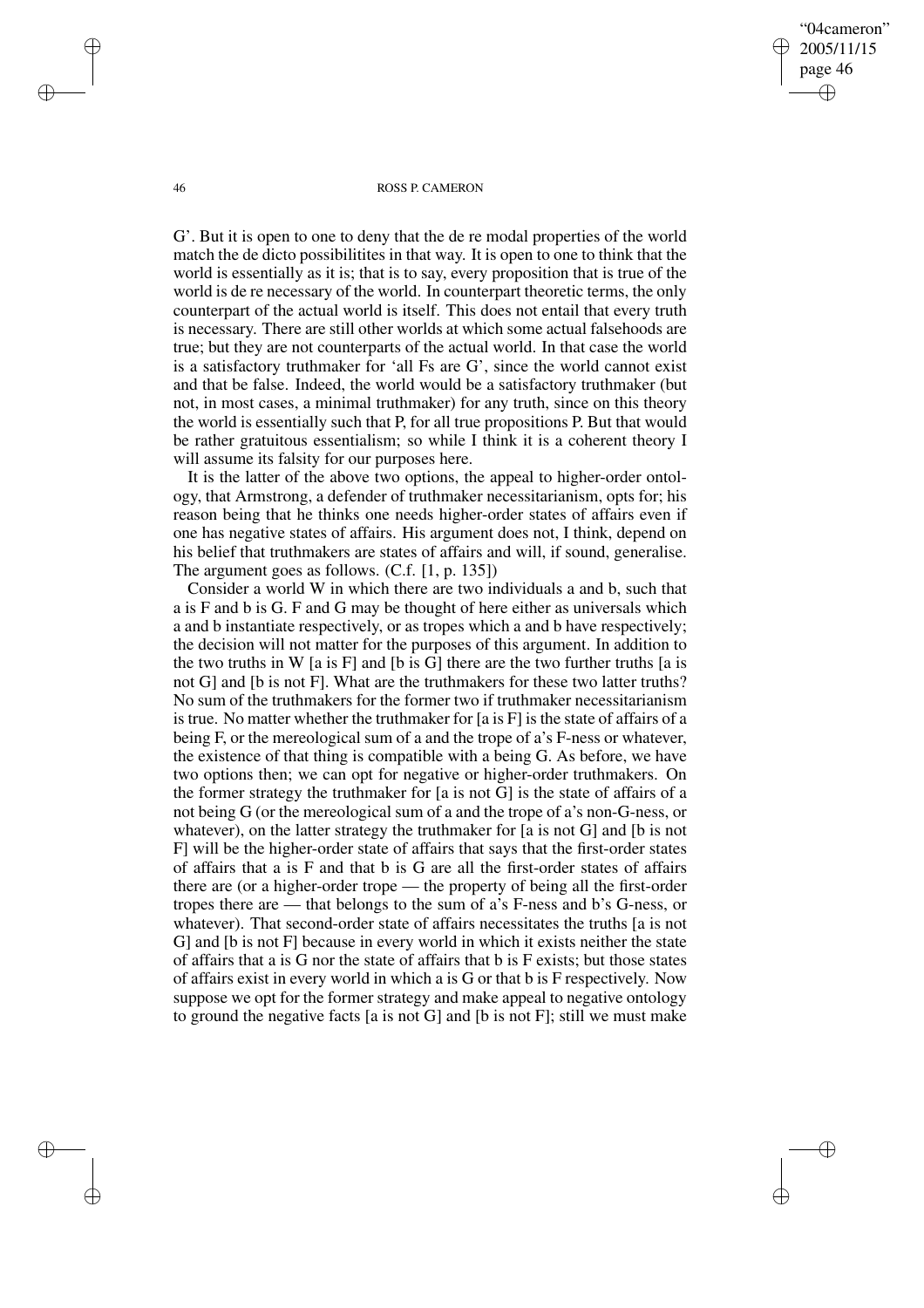✐

✐

✐

✐

appeal to higher-order ontology to account for the truth that those four states of affairs *are all the first-order things there are*.

The thrust of the argument is basically that we need higher-order ontology to account for truths of the form [there are only n first-order things]. It is no good to add a negative thing to our ontology which necessitates that there are no first-order things which are not among the n first-order things listed, for that negative thing would itself be a first-order thing and we would simply have shifted the problem to account for the truth [there are only n+1 firstorder things]. To put the point perhaps more clearly: a negative fact could suffice for the truth of [all Fs are G] because it is not itself one of the Fs. The negative fact has as its constituents all the positive facts of the form 'this F is G', and says that there are no other such facts. But a negative fact cannot suffice for the truth of something of the form 'these are all the first-order things there are' since it itself is a first-order thing. A state of affairs cannot have itself as a constituent, so there cannot be a negative fact that says of itself and all the other first-order things that there are no others.

So there needs to be some higher-order thing to account for the truth that all the first-order things there are are all the first-order things there are. Since we need higher-order entities no matter what, we might as well get rid of negative entities and let the higher-order entities do the work of accounting for the truths [a is not G] and [b is not F].

There appears to be a risk of regress here: once we admit second-order things we look to be on the first step down the road of admitting third-order things, fourth-order things, and so on ad infinitum. Because there needs to be a truthmaker for a truth of the form 'such and such are all the second-order things there are', 'such and such are all the third-order things there are' etc. That regress wouldn't be vicious in the sense that it leads to the theory being incoherent; but it is certainly a vice on the grounds of (both qualitative and quantitative) parsimony.

But Armstrong does not think such a regress is opened up. He says of the world described above that "the third-order truth that these are all the firstand second-order truths [supervene on the first- and second-order states of affairs], thus dealing with the apparent regress of higher-order truths." [ibid. p134] So Armstrong thinks that given the first- and second-order things in a world, those things couldn't exist in a world in which some actual truth was false (or some actual falsehood true). Is he right? Call the set of all the first- and second-order things in a world w, S. Certainly in all the worlds in which the members of S exist there can be no difference in the first-order facts between that world and w. For if there was a difference in first-order facts then either one of the first-order states of affairs in S wouldn't exist, in which case not all the things in S exist, or some other first-order state of affairs, one that is not in S, would exist, in which case the second-order state of affairs in S wouldn't exist, since, necessarily, it exists only if all the

"04cameron" 2005/11/15 page 47

✐

✐

✐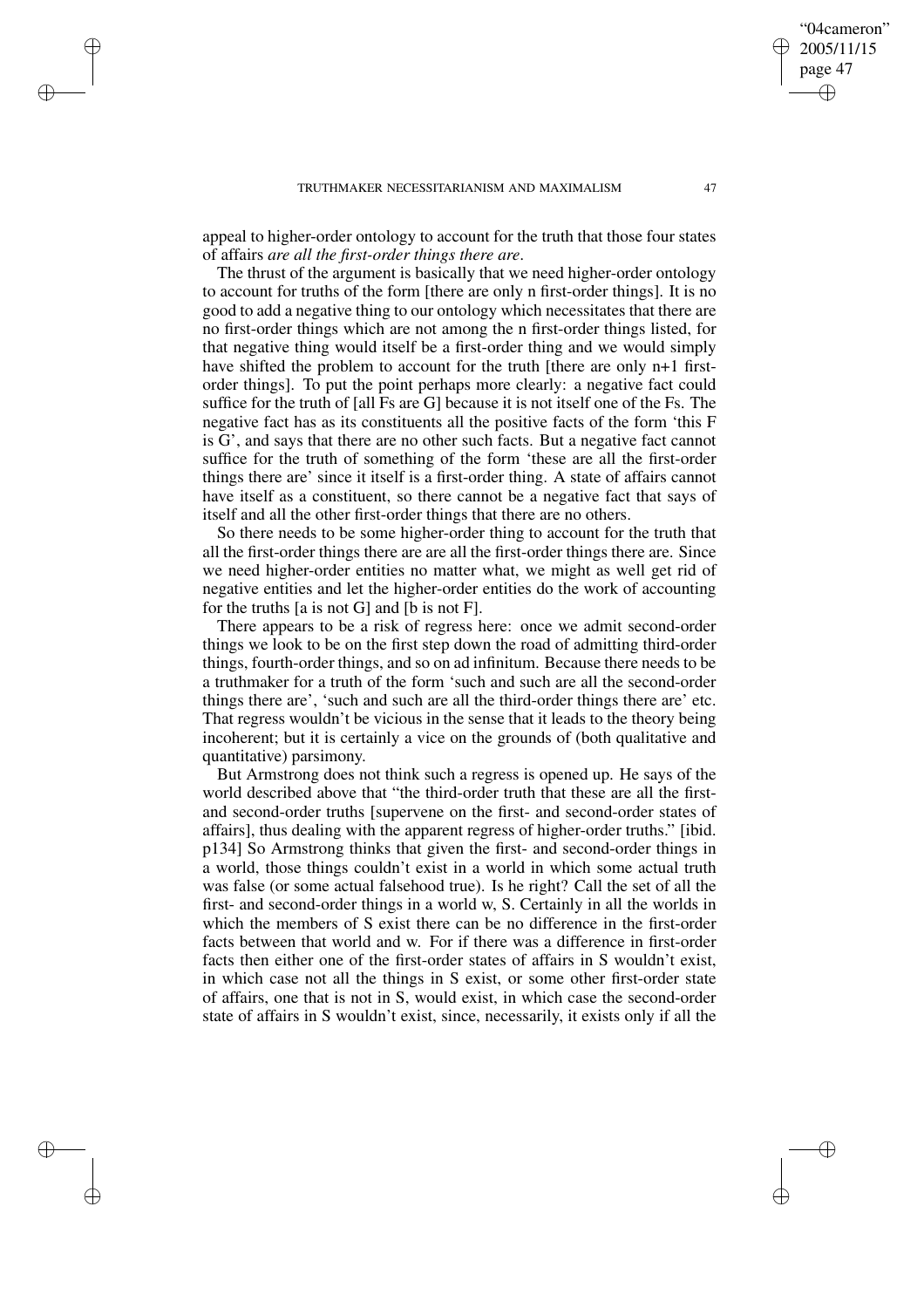"04cameron" 2005/11/15 page 48 ✐ ✐

✐

✐

## 48 ROSS P. CAMERON

first-order states of affairs in S are all the first-order states of affairs there are. Either way then, something in S wouldn't exist, contrary to our initial assumption. So all the first-order facts must be same when all of S exist. What of the second-order facts? Could all the members of S exist in a world v and there be a difference in second-order facts between v and w? No; because all the second-order facts are facts concerning the first-order things, and they are all entailed by the actual first-order things being all and only the first-order things. First-order states of affairs are not the type of thing that instantiate properties; they are not red, or round, and they have no smell. The only facts concerning them are what ones exist, and what is entailed by that, such as that they are constituted a certain way. (The constitution of a state of affairs is essential to it; so that the state of affairs of As being red exists entails that there is a state of affairs constituted from A and redness.)

There is only ever one second-order thing then; and it suffices for all the second-order facts. (Indeed, it suffices for all the first-order facts since its existence necessitates the existence of the first-order things which are the truthmakers for the first-order facts.) Since there is only ever one secondorder thing we do not need a truthmaker for the fact that such and such a second-order state of affairs is the only second-order thing there is; that second-order thing couldn't exist and that be false. So there only ever need be one second-order state of affairs to suffice for the truth of all secondorder facts; and there cannot be a difference in what second-order facts are true and this second-order thing still exist. So Armstrong is right that there is no regress; we need go no higher than second-level ontology.

Still, higher-order entities are too much for some to stomach. Armstrong admits that their admission into our ontology is "objectionable ... a major sin against economy." [ibid.] Armstrong accepts higher-order things because without them the principles of truthmaker theory do not come out true. What options remain for those who find the postulation of a higher-order ontology too objectionable to make their benefit in truthmaking worth it?

## 4. *Abandoning Maximalism and Necessitarianism*

How did we get into the problem of requiring higher-order ontology? It was because we were seeking a truthmaker for a truth of the form 'such and such are all the (first-order) things there are'. But that argument, of course, presupposes that there needs to be a truthmaker for a truth of that form. Armstrong requires there to be a truthmaker for such truths because he is a truthmaker maximalist; he believes that *every* truth has a truthmaker. That is what I want to deny. Armstrong says that to abandon truthmaker maximalism would be "to abandon ontological seriousness." [1, p. 135] His worry, I take it, is that once we admit that some truths don't require truthmakers then we

✐

✐

✐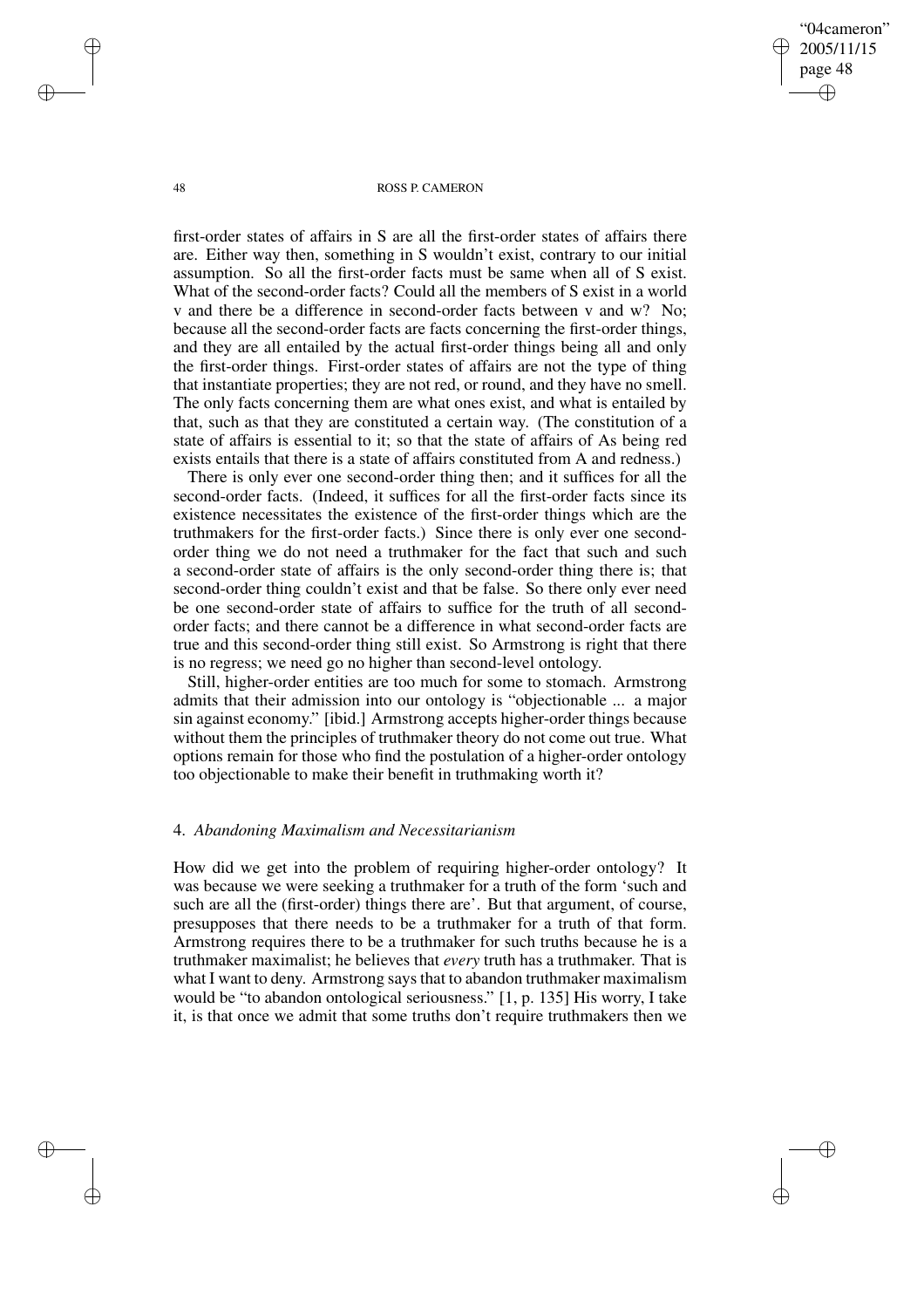TRUTHMAKER NECESSITARIANISM AND MAXIMALISM 49

✐

✐

✐

✐

are in no better a position that Ryle was with his brute counterfactuals. That worry is a serious one, but not, I think, a damning one. It poses a challenge to the theorist who wants to deny truthmaker maximalism: they must give us non ad-hoc reasons for why certain truths don't require truthmakers if they are to avoid the objection that they have abandoned ontological seriousness.

Why might some truths not require truthmakers? A natural thought is that a proposition does not require a truthmaker if it is a truth-functional construction out of atomic propositions. This is the position advocated by Hugh Mellor [7, p. 213]. He says

Some ... truths need no truthmakers, notably true truth-functions, whose truth follows from the truth values of their constituents. We may *say* of course that 'P&Q' and 'P∨Q' are 'made true' by the truth of 'P' and 'Q'; but this is just the entailment of one proposition by others, not the 'cross-categorical' link between propositions and other entities that concerns us here. That is what true truth-functions do not need and therefore, I claim, do not have... In particular, negative propositions do not need them, since if 'P' is made true by S, all it takes to make 'P' false and hence '¬P' true is that S *not* exist.

I think Mellor is right about this. There is no need to look for the truthmaker for a true conjunctive proposition; it is true in virtue of there being a truthmaker for each conjunct. If there is a truthmaker for Q then there is no need to look for a truthmaker for  $P \rightarrow Q$ ; the truthmaker for Q suffices. And, most importantly, there is no need to look for the truthmakers for negative truths — a negative proposition is true just in case the corresponding positive proposition lacks a truthmaker. 2

This is not ad-hoc, and so I think it avoids Armstrong's worry. We are not abandoning the search for truthmakers for these truths because it has become too hard to find them; it is perfectly reasonable to hold that true truth-functional propositions require no truthmakers; all that it takes to fix the truth-value of truth-functional constructions of atomic propositions is to fix the truth-value of its constituents.

Once we thus abandon truthmaker maximalism there is no need to make appeal to negative or higher-order ontology. The truth in W above that a is not G is not made true by the state of affairs of a's not being G nor is it made true by the higher-order state of affairs that says that the states of affairs of a's being F and of b's being G are all the first-order states of affairs there

 $2$  It is important to note, as Mellor points out [loc. cit.], that no claim is being made to the effect that we can always tell which, if either, of 'P' or  $\rightarrow$ P' are negative propositions.

"04cameron" 2005/11/15 page 49

✐

✐

✐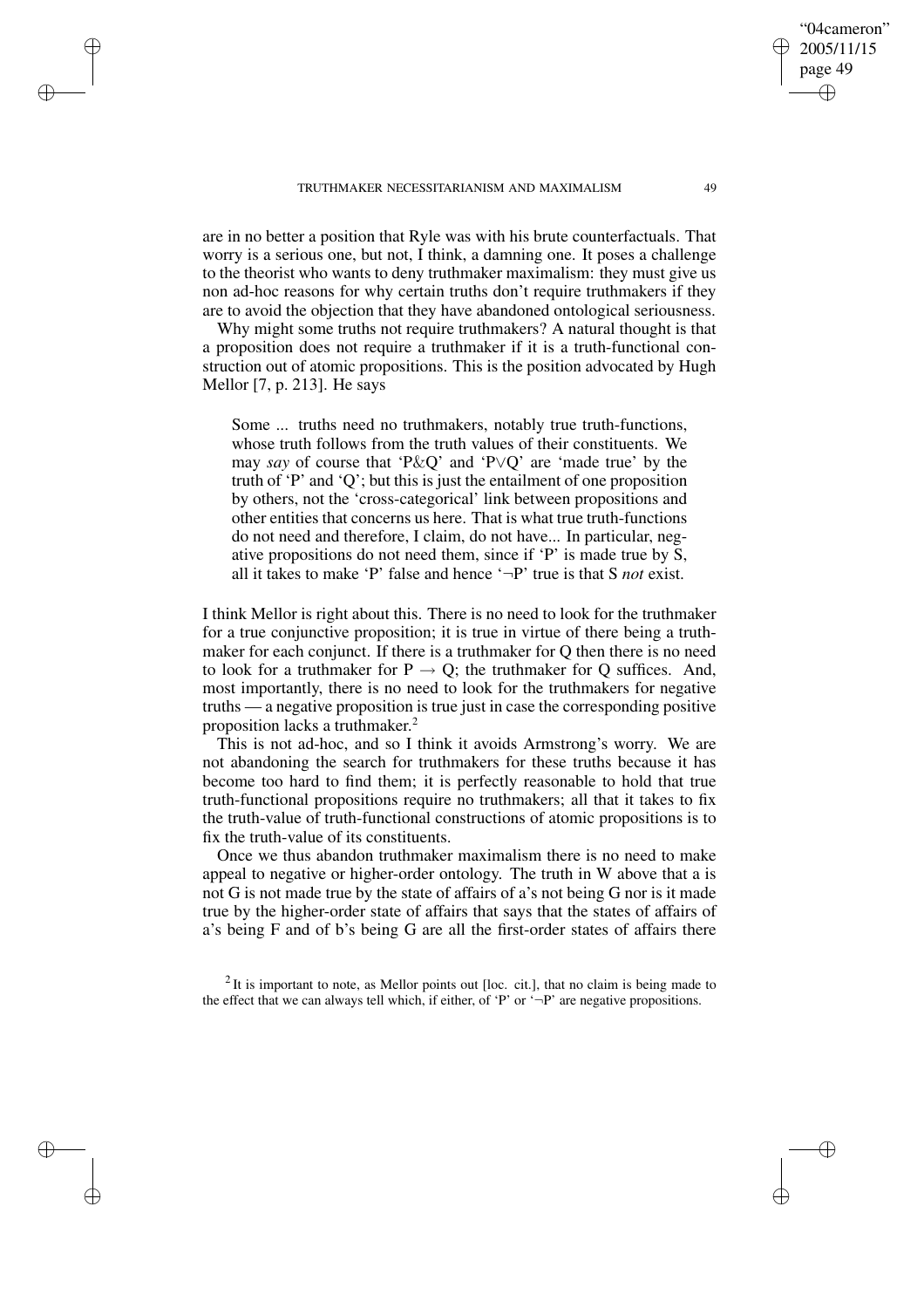"04cameron" 2005/11/15 page 50 ✐ ✐

✐

✐

## 50 ROSS P. CAMERON

are; it is not made true by anything. It is true not in virtue of the existence of anything but in virtue of the non-existence of a truthmaker for [a is G].

Giving up truthmaker maximalism results in our abandoning truthmaker necessitarianism.<sup>3</sup> Consider a world W containing two individuals a and b, which are both F, and nothing else other than what is entailed by this. What makes it true in W that everything is F? Only this: the truthmakers for [a is F] and for [b is F]. Those truthmakers do not *necessitate* the truth that everything is F of course; whatever they are, they could coexist with some thing which is not F, but the fact that there is nothing in W which is not F is a negative fact which does not itself require a truthmaker. a and b are the only things in  $W^4$ , hence [everthing is F] is true solely in virtue of that which makes a F and that which makes b F; there is no need to make appeal to anything else. If God were to make W actual He would make a, make b, make them both F, and then stop; that would be all He had to do to make it true that everything is F; He would not need to add to W a negative or higher-order thing.

Consider another example. In the 2004 game of the annual Logic and Metaphysics versus Moral Philosophy football match in St Andrews, MP beat L&M by 5 goals to 4. The truthmaker for [MP won] is just the truthmaker for [9 goals were scored], since *all that had to happen* for MP to win the match is that the goals which were actually scored were scored; MP's victory was not a consequence of their learning how to create the 'and that's all the goals that were scored' entity; MP's victory was brought about just by the respective teams scoring the goals they did. The truthmaker for [9 goals were scored] is the truthmaker for [MP won], but while the existence of that truthmaker necessitates the truth of the former proposition it fails to necessitate the truth of the latter, since it could exist in a world in which L&M scored 2 more goals than they actually did. So truthmaker necessitarianism has to go; but this departure should not, I think, worry us. We can still hold on to a restricted form of truthmaker necessitarianism; for it is still true that the proposition that A exists entails the truth of p where p is an *atomic* proposition and A its truthmaker. We are only abandoning the claim that the existence of  $TM(p)$  necessitates the truth of p when p is a non-atomic proposition; and the failure of necessitation is not through any insufficiency of the truthmaker, but due to how the truth of non-atomic propositions depends on its component parts.

Some truthmaker theorists abandon truthmaker necessitarianism even for atomic propositions. Josh Parsons [8] for example says that the truthmaker

 $3$  C.f. Mellor [op. cit., p. 214].

<sup>4</sup> Well, there are the truthmakers as well, of course, and any necessary existents, but suppose our quantifier is appropriately restricted.

✐

✐

✐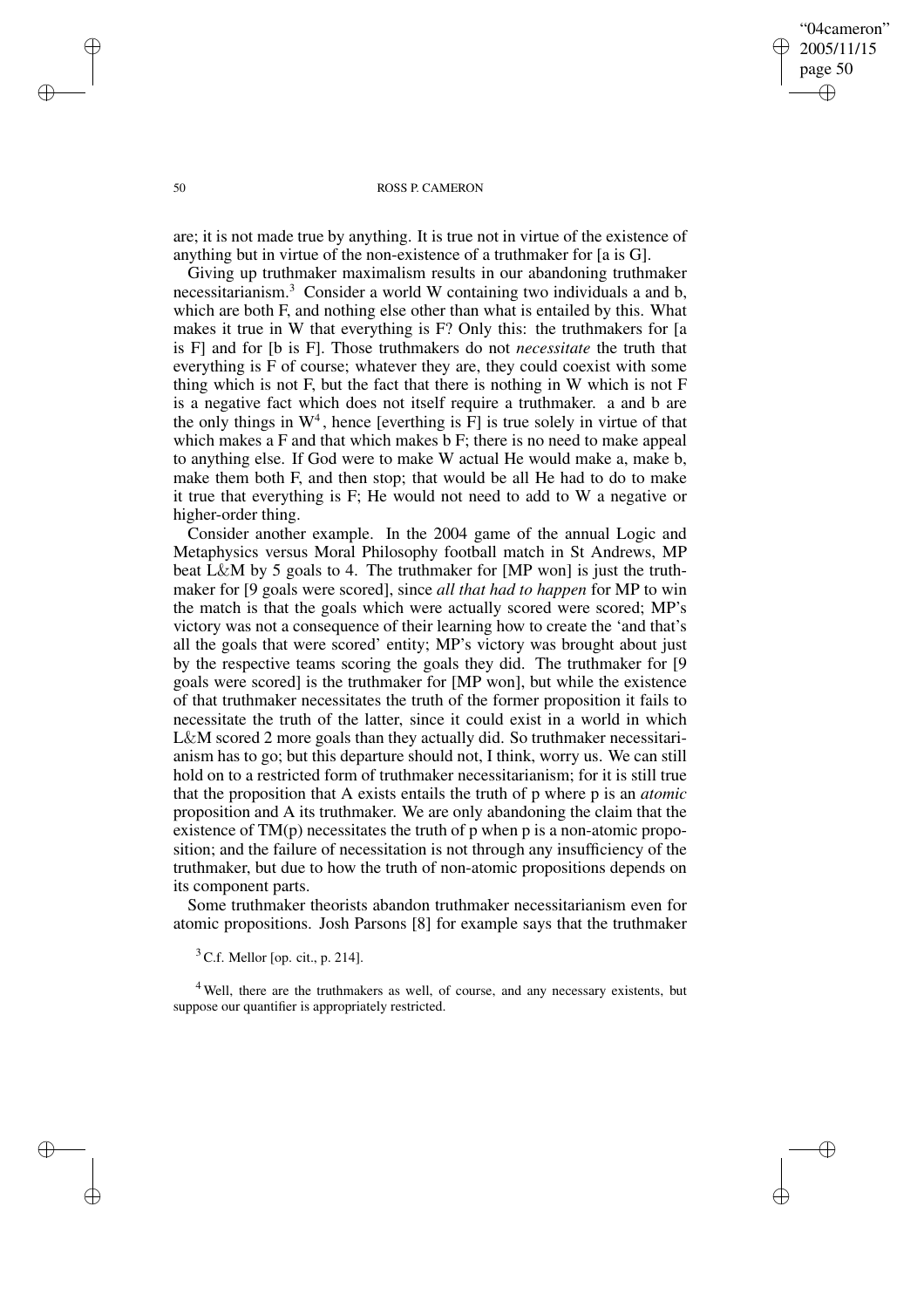TRUTHMAKER NECESSITARIANISM AND MAXIMALISM 51

✐

✐

✐

✐

for p is that which is intrinsically such that p. So the truthmaker for (the atomic proposition) [A is red] is just A. But A does not have its intrinsic properties essentially, so the existence of A fails to necessitate the truth of that which it makes true. Parsons likes this theory because it is a theory of truthmakers which is satisfactory to the nominalist (or better: what Armstrong calls the extreme nominalist; not just someone who doesn't believe in universals but who doesn't believe in properties at all). The truthmakers, for Parsons, are ordinary individuals. The reason I don't like this, the reason I want to insist that truthmakers for atomic propositions necessitate the truth of that which they make true, is partly methodological: it concerns my views on how we should proceed in identifying truthmakers. It seems to me that we should look to what *kinds* of thing perform the truthmaking role in the simple cases and then see whether or not there are things of the same kind that can perform the role in the harder cases (such as, e.g., modal facts).

Suppose we want to know what the truthmakers for modal truths are. We should first identify the truthmakers for atomic propositions and see whether there is anything of a kind to those things that are adequate truthmakers for modal truths. Now we will need some guiding principles to work out what the truthmakers for atomic propositions are, and one of these, I think, is necessitarianism. Because we need some way to get a grip on the truthmaker relation; we need some way of making sense of the 'true in virtue of' relation; and we get a grip on this relation only by considering the relation of necessitation between a thing and the truth of a proposition. Now one might take this as evidence that in all cases the existence of a truthmaker necessitates the truth of that which it makes true, but I think that is unnecessary. Consideration of the relation of necessitation lets us identify the truthmakers for atomic propositions; and then, given this new data (i.e. what kinds of thing truthmakers are), we can figure out, hopefully, what the truthmakers are in the more difficult case of non-atomic propositions. And if necessitation fails in these more difficult cases then so be it. We have not lost our grip on the truthmaking relation because now we have evidence that the truthmaking relation is that which holds between things of a certain kind, perhaps states of affairs, and propositions. This is why, although I abandon truthmaker necessitarianism in general, I hold it with respect to atomic propositions, and why I cannot accept Parsons' theory. Parsons has given us no reason to think that the relation that holds between that which is intrinsically such that p, and p, is the truthmaking relation; so we have no reason to think that Parsons is not simply using the term 'truthmaker' in a way different to us. But that the relation of necessitation holds between things of a kind K and true atomic propositions is good evidence that the relation between the things of kind K and true propositions is the truthmaker relation. That is to say that the truthmaker relation is that relation which holds in general between things of kind

"04cameron" 2005/11/15 page 51

✐

✐

✐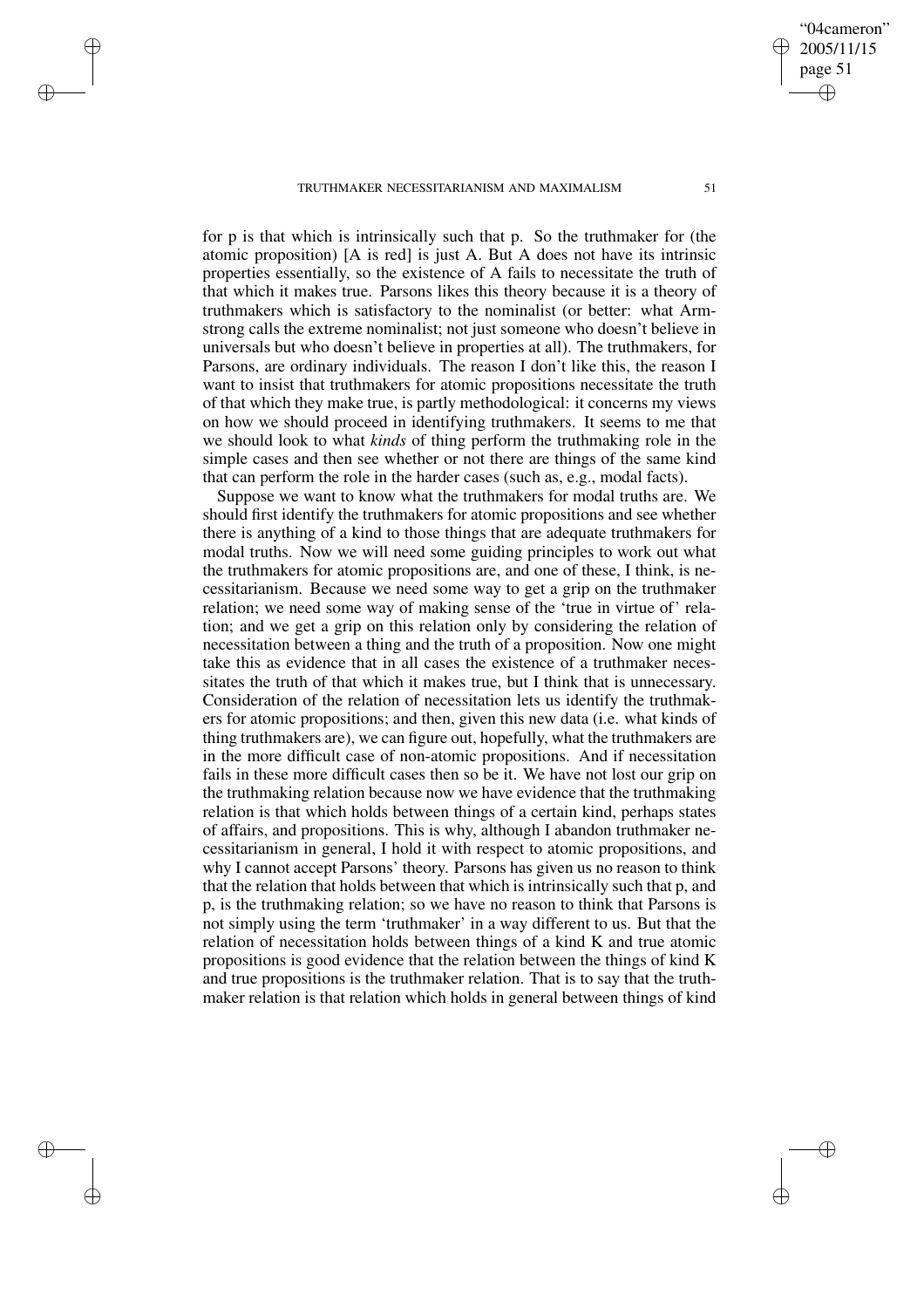# "04cameron" 2005/11/15 page 52 ✐ ✐

✐

✐

## 52 ROSS P. CAMERON

K and true propositions, atomic or otherwise; and there is no problem if the relation sometimes fails to be one of necessitation.

Furthermore, when there is a departure from truthmaker necessitarianism I can explain it, whereas Parsons can't (although he presumably would deny that there is anything to explain). When the existence of TM[p] fails to necessitate p that is because the truth of p supervenes not just on TM[p]'s existence but also on the falsity of releasing factors — atomic propositions whose truth is incompatible with the truth of p. Call one such releasing factor R. TM[p] can exist in a world in which R is true, and in such a world p is false. But this is explainable; TM[p] does not necessitate the truth of  $\neg R$ . There exists no thing that necessitates the truth of  $\neg R$ . Nor need we demand such a thing, because  $\neg R$  is a negative fact — it requires no truthmaker.

But no such story can ever be told about why the existence of the truthmaker for an atomic fact would fail to necessitate the truth of that fact. The truth of an atomic fact does not supervene on the falsity of releasing factors. There are no releasing factors for atomic facts. In general the reason the existence of a truthmaker can fail to necessitate the truth of that which it makes true is that the truth of the proposition in question requires that certain atomic facts not be true; and that these atomic facts are not true is not something which needs to be made true. But an atomic proposition does not require for its truth that some other atomic propositon is not true. That's what it is to be an atomic proposition; their truth or falsity is independent of the truth or falsity of distinct atomic propositions.

There are other intuitive examples of non-atomic propositions being made true by things that fail to necessitate their truth. Counterfactuals are among them. Here is an example from John Heil [4, p. 232–233]:

Take the assertion

(P) If you drank this cyanide-laced tea, you would die. Suppose (P) is true in virtue of some object or fact, a ... Could we imagine a world that included a, but in which (P) was false?

Think of a world that included the cyanide-laced cup of tea but included, in addition, your having in hand an antidote. In that case, (P) could be false despite the presence of a... More generally, an assertion, A, might fail to hold, not because [the truthmaker for A] is absent, but because [the truthmaker for A] is accompanied by a defeater.

It should come as no surprise, given the above, that the truthmaker for a counterfactual should fail to necessitate the truth of that which it makes true. Counterfactuals are a kind of universal generalisation: in *every* selected

✐

✐

✐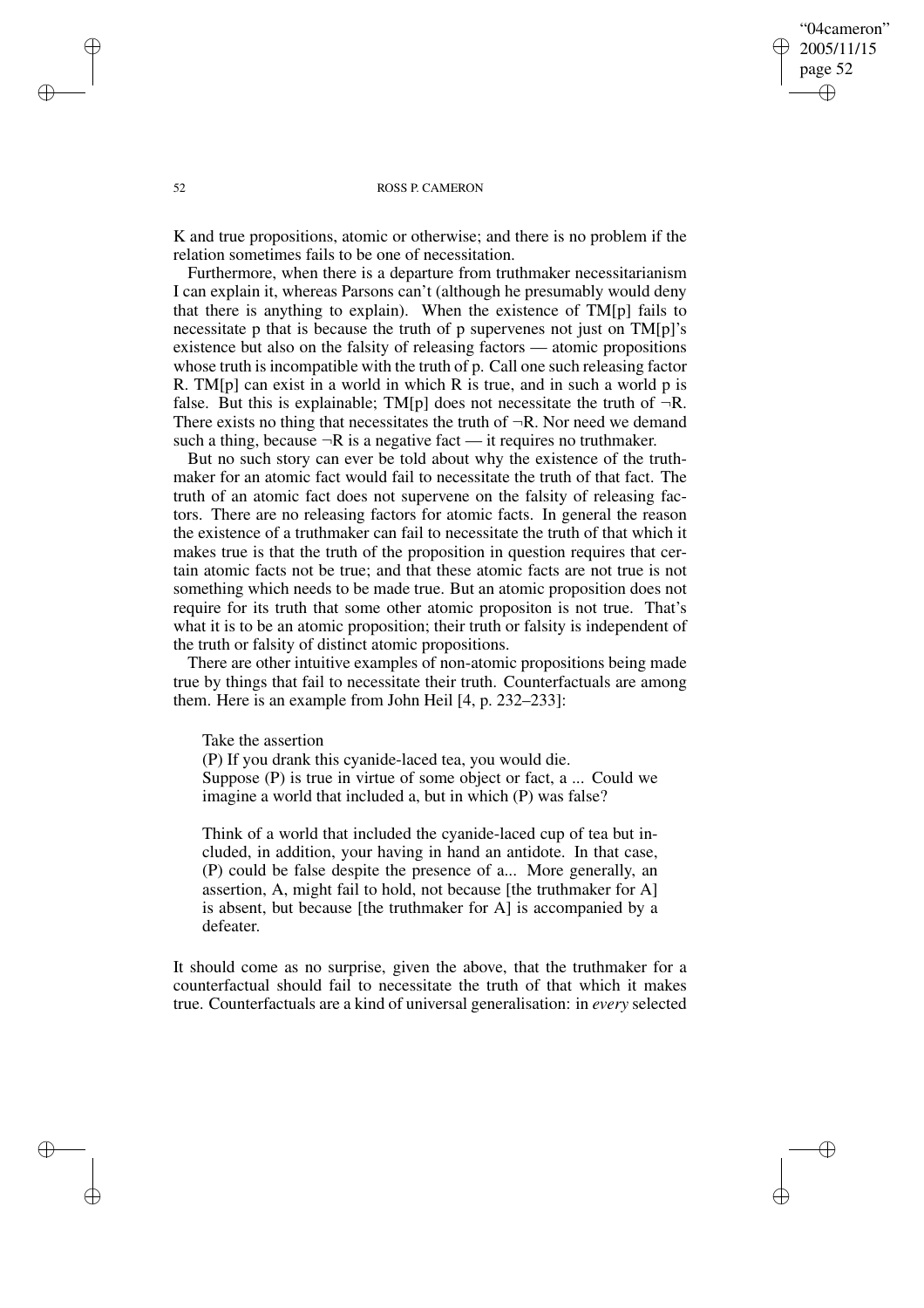✐

✐

✐

✐

world in which p is the case, q is the case. (P) amounts to the statement that in every selected world in which you drink the tea, you die. It is true because of the absence of a selected world in which you drink the tea and live. But that there is no such selected world is a negative fact and not something that requires a truthmaker; it is sufficient that there is no truthmaker for the fact that there is a selected world at which you drink the tea and live.

Or if talk of worlds makes you queasy we can put the same point differently. The truth of (P) supervenes not only on facts concerning your disposition to die if you ingest cyanide, but also on the falsity of any propositions which would entail the might counterfactual: if you drink the tea you might live.  $R_1$ : [You have to hand a cyanide antidote] is one such proposition, since the presence of the antidote means that if you drink the tea you might then take the antidote, and hence might live. So the truth of (P) supervenes on both your dispositions and the falsity of  $R_1$ . And also, of course, on the falsity of  $R_2$ : [There is close by a very skilled doctor], and  $R_3$ : [There is a God who will miraculously save you from dying of cyanide poisoning] etc. But  $\neg R_1$ ,  $\neg R_2$ ,  $\neg R_3$  etc are all negative facts. They have no truthmaker. A fortiori, a, the truthmaker for (P), is not their truthmaker, and hence there is no problem at all that a can exist in worlds in which  $\neg R_1$ ,  $\neg R_2$ ,  $\neg R_3$  etc are false, i.e. worlds in which  $R_1, R_2, R_3$  etc are true, i.e. worlds in which (P) is false.

So consider a world in which you have the antidote in hand. In that world there exists a truthmaker for the fact that there is a selected world at which you drink the tea and live, or if you prefer: a truthmaker for the might counterfactual 'if you drink the tea you might live'. It is therefore false that if you drink it you will die. So (P) is false; nevertheless, the truthmaker for (P), a, exists at this world: if you drink the tea in this world it is just as true as in the actual world that you will be disposed to die. But since the existence of a only suffices for the truth of (P) given that there is no truthmaker for the fact that there is a selected world at which you drink the tea and live, no truthmaker for the might counterfactual, the existence of a does not suffice for the truth of (P) in this world.

In general a counterfactual  $p \Box \rightarrow q$ , unless the corresponding strict conditional is also true, is only true in the absence of defeaters (releasing factors). There will be some contingently false r such that  $\neg((p \land r) \Box \rightarrow q)$ . But that each such r is false is not something which requires a truthmaker, so there need be nothing whose existence necessitates that r is false. A fortiori, the truthmaker for the counterfactual need not necessitate that r is false; hence its existence is compatible with a truthmaker for r. Hence its existence is compatible with the counterfactual being false. Likewise, just because the truth of the would counterfactual  $p \Box \rightarrow q$  is incomptible with the truth of the might counterfactual  $p \Diamond \rightarrow \neg q$ , it does not follow that the existence of the truthmaker for the would counterfactual must necessitate that the might

"04cameron" 2005/11/15 page 53

✐

✐

✐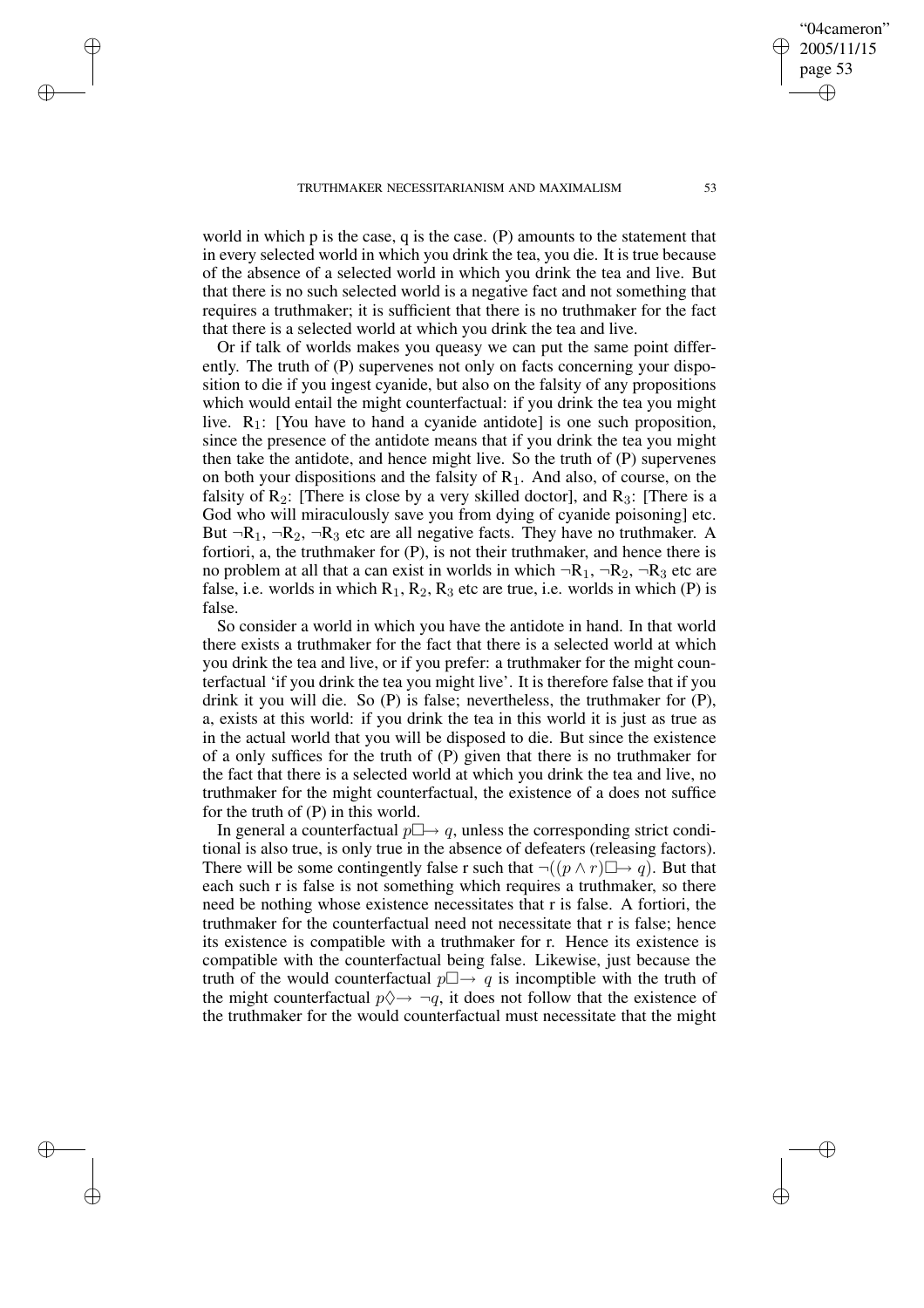"04cameron" 2005/11/15 page 54 ✐ ✐

✐

✐

#### 54 ROSS P. CAMERON

counterfactual is false. *Nothing* need necessitate that the might counterfactual is false, since that is a negative fact that does not require a truthmaker.

The situation in general with regard to universal generalisations is this. What makes a universal generalisation true is just those things which makes each of the instances true, if there are such things.<sup>5</sup> But the existence of the truthmaker for the universal generalisation is not sufficient for the truth of the universal generalisation; it only brings about the truth of the universal generalisation in worlds in which there is no truthmaker for the incompatible existential generalisation.

So the existence of the truthmaker for (P) is compatible with the existence of truthmakers for defeaters of (P), and thus with the falsehood of (P). Armstrong, of course, would use this as an argument that a cannot have been the truthmaker for  $(P)$ . He says  $[1, p. 116]$ 

If it is said that the truthmaker for a truth could have failed to make the truth true, then we will surely think that the alleged truthmaker was insufficient by itself and requires to be supplemented in some way. A contingently sufficient truthmaker will be true only *in circumstances that obtain in this world*. But then these circumstances, whatever they are, must be added to give the full truthmaker.

So for Armstrong the truthmaker for (P) must be a *and* the negative or second-order thing whose existence necessitates the non-existence of the antidote (and any other defeater).

Armstrong says that the extra circumstances which are required for the truth of p in addition to the existence of some thing A must be added to A to give the full truthmaker for p. But this will not be accepted by the denier of truthmaker maximalism, because they will resist the reification of such circumstances that this comment implies. So Armstrong's argument establishes only that *if one is a truthmaker maximalist* then one should be a truthmaker necessitarian. In Mellor's world W, TM([a is F]) and TM([b is F]) do not necessitate the truth of [everything is F]; TM([a is F]) and TM([b is F]) only lead to the truth of [everything is F] in the circumstances that there is nothing which is not F. But to demand that those circumstances must

✐

✐

✐

 $<sup>5</sup>$  If each of the instances is a negative fact which requires no truthmaker then, on my view,</sup> the universal generalisation requires no truthmaker. This implies that negative existentials sometimes require truthmakers and sometimes do not. The negative existential  $\neg \exists x (Fx)$  requires a truthmaker iff the corresponding universal generalisation  $\forall x \neg (Fx)$  requires a truthmaker. So [there are no chimeras] does not require a truthmaker because [everything is not a chimera] does not require one, since no instance of 'a is not a chimera' requires a truthmaker. But [there is no cordate who is not a renate] does require a truthmaker; and it is made true by that (or those things) which make(s) true for every cordate that it is a renate.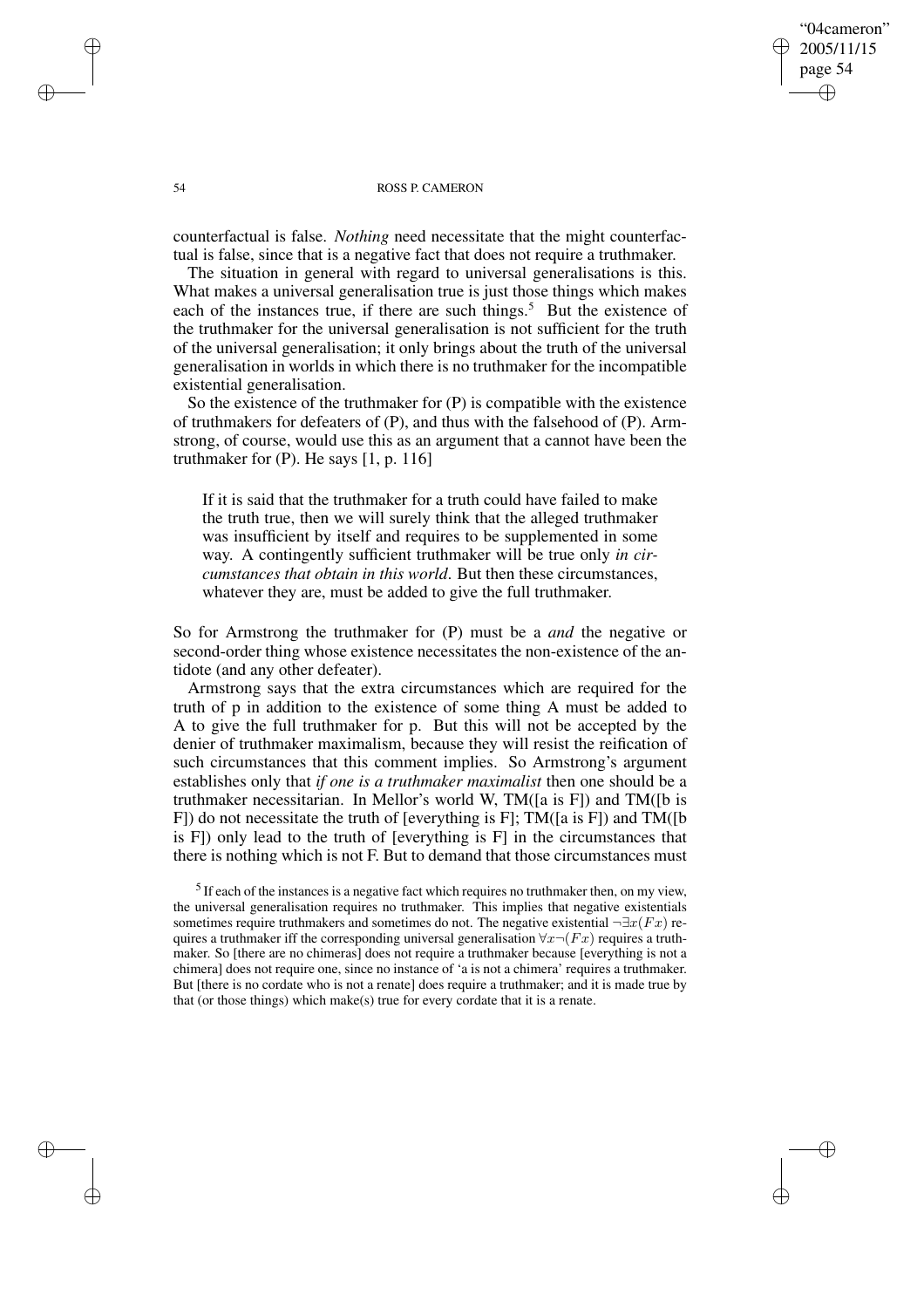TRUTHMAKER NECESSITARIANISM AND MAXIMALISM 55

✐

✐

✐

✐

be added to TM([a is F]) and TM([b is F]) to give the full truthmaker for [everything is F] is to reify those circumstances in a way the truthmaker maximalist will not accept. The circumstances can only be added to the truthmaker *if they exist*, but to deny the existence of higher-order or negative ontology — as the denier of truthmaker maximalism does — is precisely to deny that there *are* any circumstances answering to the description 'there is nothing which is not F'. That's not to say that we can't truly describe a situation thus, of course, merely to deny that there is any ontology in the world which corresponds to the description. To make this denial is not to go against the correspondence theory of truth; merely to go against the view that what our true propositions correspond to can simply be read off from the sentences which we use to express them. Ontology is hard; it is not to be done simply by observing how we speak.<sup>6</sup>

> Arché, AHRB Centre for the Philosophy of Logic, Language, Mathematics and Mind School of Philosophical and Anthropological Studies University of St. Andrews Fife Scotland KY16 9AL United Kingdom E-mail: rpc2@st-andrews.ac.uk

# REFERENCES

- [1] D.M. Armstrong, *A World Of States of Affairs*, Cambridge: Cambridge University Press, 1997.
- [2] D.M. Armstrong, *Truth Makers for Modal Truths*, in Hallvard and Lillehammer 2003.
- [3] John Fox, "Truthmaker", *Australasian Journal of Philosophy* 65, pp. 188–207, 1987.
- [4] John Heil, "Truth Making and Entailment", *Logique et Analyse* 43, pp. 231–242, 2000.
- [5] John Heil, *From an Ontological Point of View*, Oxford: Oxford University Press, 2003.
- [6] Harvard Lillehammer and Gonzalo Rodriguez-Pereyra (eds), *Real Metaphysics*, London: Routledge, 2003.

<sup>6</sup> Thanks to an audience at the University of St Andrews; especially to Stephen Read, Robert Williams and Crispin Wright.

"04cameron" 2005/11/15 page 55

✐

✐

✐